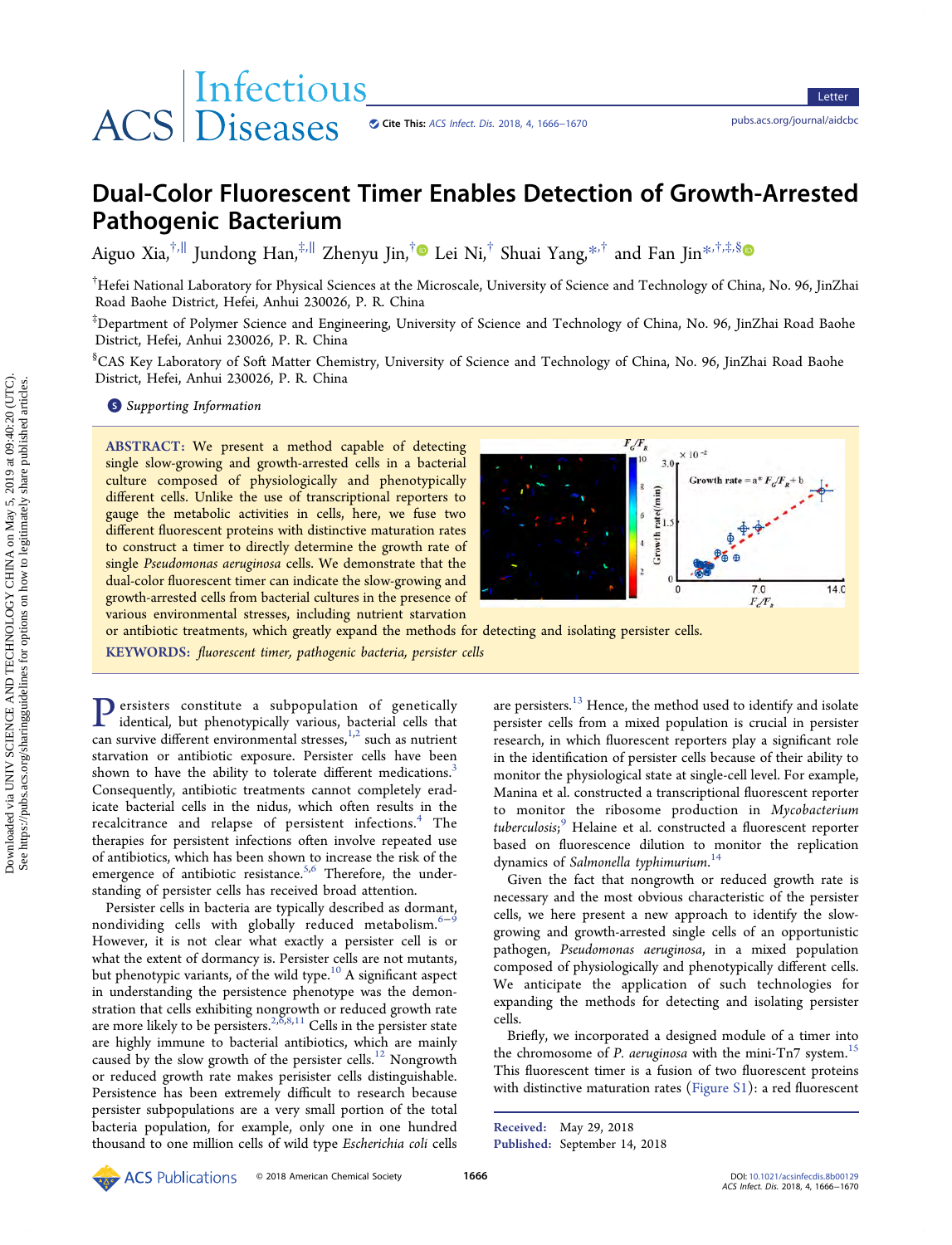protein (Tdimer2)<sup>16</sup> [with a slower maturation rate \(](#page-4-0) $\tau_1$  =  $0.0058$   $\text{min}^{-1}$ )<sup>17</sup> [is fused to a green](#page-4-0) fluorescent protein (sfGFP) that possesses a much faster maturation rate ( $\tau_2$  =  $0.1386 \text{ min}^{-1}$ ),<sup>18</sup> [and the tandem protein is expressed using a](#page-4-0) constitutive promoter  $(P_{A1/O4/O3})$ . Notably, a fluorescent timer with a similar design was applied to investigate the protein dynamics in eukaryotic cells.<sup>19</sup> [In contrast with eukaryotic](#page-4-0) cells, degradation of protein in the growing bacterial cell occurred at a very small rate, and the estimated minimum halflife for protein degradation in the bacteria is 30 days. $^{20}$  [As a](#page-4-0) result, proteins are generally degraded on time scales that are significantly longer than the cell cycle, and most of the protein lifetime is controlled by a dilution due to cell division, whose time scale is equal to the cell cycle.<sup>[21,22](#page-4-0)</sup> Therefore, the turnover of proteins in bacteria depends on only the growth rate of cells.[20](#page-4-0)−[22](#page-4-0) In line with the previous study, we further demonstrated that the fluorescent proteins, sfGFP and Tdimer2, in P. aeruginosa are stable and their lifetime is dominated by the rate of dilution due to cell division [\(Figure](http://pubs.acs.org/doi/suppl/10.1021/acsinfecdis.8b00129/suppl_file/id8b00129_si_001.pdf) [S2](http://pubs.acs.org/doi/suppl/10.1021/acsinfecdis.8b00129/suppl_file/id8b00129_si_001.pdf)).

We assume that a fluorescent protein (FP) is produced at a constant rate as a nonfluorescent protein matures to a fluorescent protein with the corresponding maturation rate constant (τ). In our design,  $\tau_1$  is markedly slower than the optimized growth rate ( $\mu = 0.0116$  min<sup>-1</sup>, i.e., doubling time = 60 min) of *P. aeruginosa*, whereas  $\tau_2$  is markedly faster than  $\mu$ . Therefore, the red fluorescence  $(F_R)$  arising from Tdimer2 is strongly dependent on  $\mu$ , because more Tdimer2 FPs can mature from nonfluorescent to fluorescent state in slowgrowing or growth-arrested cells compared with normalgrowing cells. The result is that the  $F_R$  arising from growtharrested cells is much larger than the  $F_R$  arising from fastgrowing cells. Conversely, the green fluorescence  $(F_G)$  arising from sfGFP is nearly independent of the  $\mu$  because  $\tau_2 \gg \mu$ . The application of  $F_G/F_R$  is thereby expected to determine the actual growth rate of cells.

To calibrate the relationship between  $F_G/F_R$  and  $\mu$ , we adjusted the concentration of the  $Fe<sup>3+</sup>$  in the culture medium, which enabled us to change the average growth rate  $(\langle \mu \rangle)$  of cells from slow-growing to fast-growing ([Figure S3\)](http://pubs.acs.org/doi/suppl/10.1021/acsinfecdis.8b00129/suppl_file/id8b00129_si_001.pdf). Afterward, we measured the ensemble average value of  $\langle F_G/F_R \rangle$  in each growth condition. The sfGFP and Tdimer2 was excited using a 488 or 561 nm laser, respectively, and imaged with two different emission channels (524 or 607 nm). The captured fluorescent images were first subjected to field uneven excitations correction and background correction (See the [Supporting Information\)](http://pubs.acs.org/doi/suppl/10.1021/acsinfecdis.8b00129/suppl_file/id8b00129_si_001.pdf). The corrected images arising from the sfGFP channel were further analyzed to obtain the bacterial contours using a standard image-processing algorithm coded by Matlab.<sup>23</sup> The fl[uorescent intensities of sfGFP or Tdimer2](#page-4-0) arising from single cells ( $F_G$  or  $F_R$ ) were determined by directly measuring averaged intensities of the pixels enclosed by bacterial contours. The ensemble average  $\langle F_G/F_R \rangle$  was determined by averaging  $F_G/F_R$  arising from single cells. We determined that  $\langle F_G/F_R \rangle$  was linearly related to the  $\langle \mu \rangle$  and ranged from slow-growing ( $\langle \mu \rangle$  = 0.0017 min $^{-1}$ , doubling time = 400 min) to fast-growing conditions ( $\langle \mu \rangle$  = 0.0230 min<sup>-1</sup> , doubling time =  $30 \text{ min}$ ) (Figure 1). To further elucidate this linear relation, we created a theoretical model to directly calculate the relation between  $F_G/F_R$  and  $\mu$  (See the [Supporting Information](http://pubs.acs.org/doi/suppl/10.1021/acsinfecdis.8b00129/suppl_file/id8b00129_si_001.pdf)). The theoretical calculation accurately predicted the linear relation found in the experiments. These results conclusively demonstrated that the dual-color



Figure 1. Linear relationship between average bacterial growth rate and average  $\langle F_G/F_R \rangle$  in P. aeruginosa, where the red dashed line represents the linear fitting using a linear regress (growth rate = 0.002  $\times F_{\rm G}/F_{\rm R}$  – 0.001,  $R^2$  = 0.89).

fluorescent timer can detect the slow-growing or growtharrested bacteria. We also investigated the feasibility of the timer in Pseudomonas putida. The results showed that  $\langle F_G/F_R \rangle$ was still linearly related to the  $\langle \mu \rangle$  in these strains, which indicated the wide applicability of our designed fluorescent timer in bacteria cells ([Figure S4\)](http://pubs.acs.org/doi/suppl/10.1021/acsinfecdis.8b00129/suppl_file/id8b00129_si_001.pdf).

Next, we used this fluorescent timer to identify the slowgrowing and growth-arrested cells of P. aeruginosa in the presence of different environmental stresses, including nutrient starvation and low-dose treatment with aminoglycoside antibiotics ([tobramycin] = 2.0  $\mu$ g·mL<sup>-1</sup>). The slow-growing and growth-arrested cells are defined here by  $1.5 \le F_G/F_R$  < 6.0 (0.002 ≤  $\mu$  < 0.011 min<sup>-1</sup> or 60 < doubling time ≤ 350 min) and 6.0  $\leq$  F<sub>G</sub>/F<sub>R</sub> ( $\mu \leq$  0.002 min<sup>-1</sup> or doubling time  $\geq$ 350 min), respectively. To display the growth rate of single cells, we plotted the fluorescent intensities arising from the single cells at the plane defined by the  $F_G$  (y-axis) and the  $F_R$ (x-axis); one point in that plane represents one bacterium. We partitioned the plane of  $F_G$  and  $F_R$  using two lines with distinct slopes, that is,  $F_G/F_R = 1.5$  (indicated by a red dashed line in [Figures 2k](#page-2-0)-o and [3k](#page-2-0)-o) and  $F_G/F_R = 6.0$  (indicated by a green dashed line in [Figures 2k](#page-2-0)−o and [3k](#page-2-0)−o). The partition of the plane clearly indicated the growth state of the single cells because of the linear relation  $F_G/F_R$  and  $\mu$ ; namely, the points located in the regions between the green dashed line and the yaxis, between the green dashed line and the red dashed line, or between the red dashed line and the  $x$ -axis represent the fastgrowing cells, slow-growing cells, or growth-arrested cells, respectively.

We collected the bacterial cultures at distinctive growth phases that ranged from early exponential to death phase, in which the nutrient availability declined during the planktonic culturing. The bacterial growth phases were defined using their growth curve ([Figure S5\)](http://pubs.acs.org/doi/suppl/10.1021/acsinfecdis.8b00129/suppl_file/id8b00129_si_001.pdf): early exponential phase ( $0 < OD_{600}$ )  $\leq$  0.9), later exponential phase (0.9 < OD<sub>600</sub>  $\leq$  2), early stationary phase (2 <  $OD_{600} \le 2.2$ ), later stationary phase (2 <  $OD_{600} \leq 2.2$ ), and death phase ( $OD_{600} \leq 2$ ), where  $OD_{600}$  was the optical density of bacterial cultures at 600 nm. We observed the following: (1) a small fraction of slow-growing cells (0.08%) was detected in the earlier exponential phase ([Figure 2](#page-2-0)a, $f$ , $k$ ); (2) a small fraction of growth-arrested cells (0.06%) was first detected in the later exponential phase ([Figure 2](#page-2-0)b,g,l); (3) the percentage of slow-growing or growtharrested cells increased from 23.32% to 99.19% [\(Figure](#page-2-0)  $2c, h, m$  $2c, h, m$ ) or from 0.04% to 0.36% (Figure  $2d, i, n$ ) through the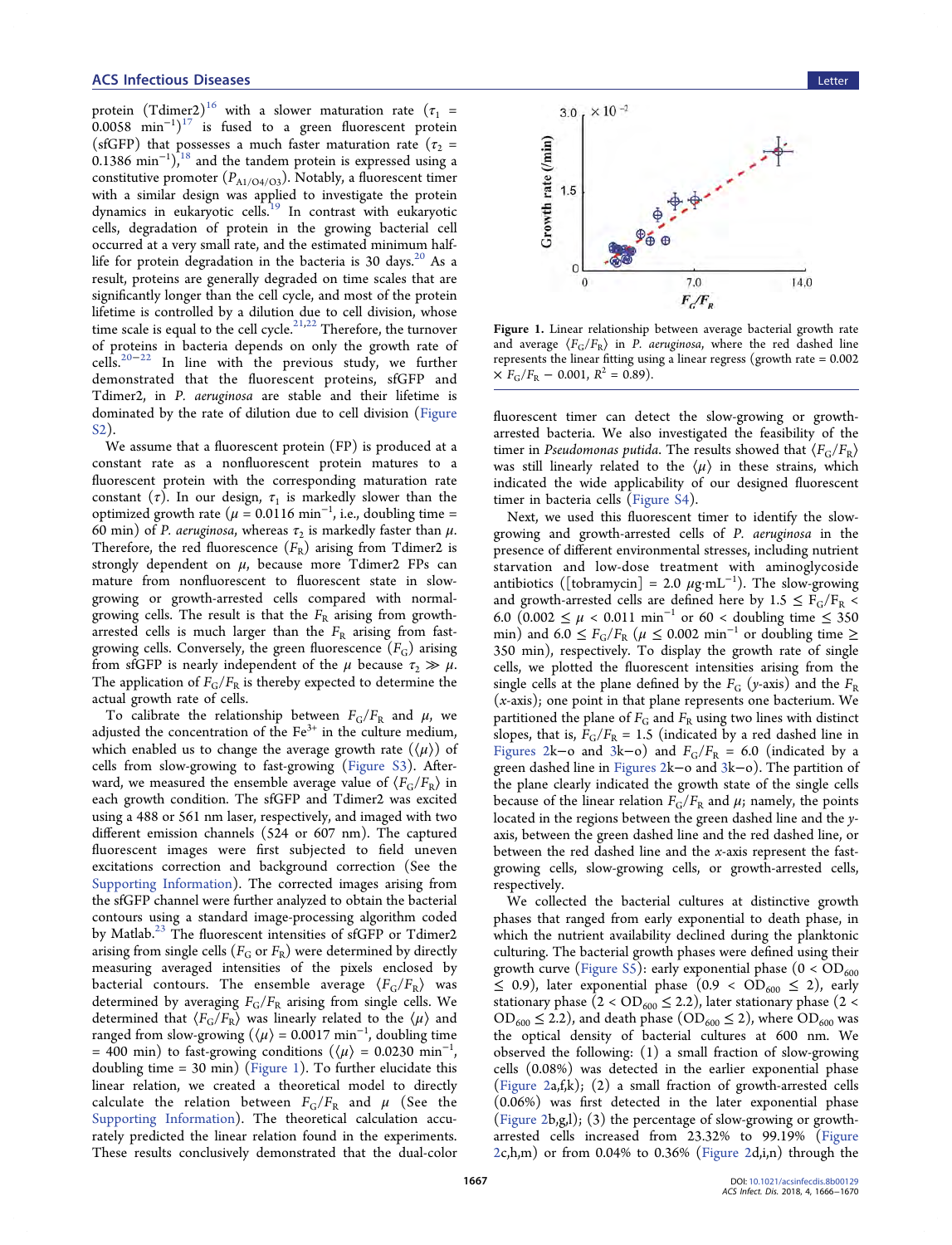<span id="page-2-0"></span>

Figure 2. Dual-color fluorescent timer indicates the slow-growing or growth-arrested single cells of P. aeruginosa in planktonic culturing. (a−e) Merged representative fluorescent images show sfGFP (as indicated by green color) and Tdimer2 (as indicated by red color) intensities in the distinctive growth phase. (f−j) Representative ratio images show  $F_G/F_R$  in the distinctive growth phase, where the color map to the right of the panel j indicates the corresponding  $F_G/F_R$  or the growth rate in the images. (k–o) Relationship between the  $F_G$  and  $F_R$  in the distinctive growth phase, where the individual data points in the figures represent data arising from a single bacterium; green or red dashed lines represent the line with a slope of  $F_G/F_R = 6.0 \ (\mu = 0.011/min)$  or  $F_G/F_R = 1.5 \ (\mu = 0.002/min)$ , respectively; color map to the right of panel o indicates the cell counts. (a,f,k), (b,g,l), (c,h,m), (d,i,n), and (e,j,o) represent the bacterial cultures harvested in the early exponential phase (OD<sub>600</sub> = 0.7), later exponential phase (OD<sub>600</sub> = 1.5), early stationary phase (OD<sub>600</sub> = 2.3), later stationary phase (OD<sub>600</sub> = 2.2), or death phase (OD<sub>600</sub> = 1.7). Scale bars for all images are  $4 \mu m$ .



Figure 3. Dual-color fluorescent timer indicates the slow-growing or growth-arrested single cells of P. aeruginosa after the treatment of 2.0  $\mu$ g mL<sup>-1</sup> tobramycin. (a−e) Merged representative fluorescent images show sfGFP (as indicated by green color) and Tdimer2 (as indicated by red color) intensities after the treatment of 2  $\mu$ g mL<sup>-1</sup> tobramycin. (f−j) Representative ratio images show  $F_G/F_R$  after the treatment of tobramycin, where the color map to the right of the panel j indicates the corresponding  $F_G/F_R$  or the growth rate in the images. (k-o) Relationship between the  $F_G$  and  $F_R$ after the treatment of tobramycin, where the individual data points in the figures represent data arising from a single bacterium; green or red dashed lines represent the line with a slope of  $F_G/F_R = 6.0$  ( $\mu = 0.011/min$ ) or  $F_G/F_R = 1.5$  ( $\mu = 0.002/min$ ), respectively; color map to the right of the panel o indicates the cell counts. (a,f,k), (b,g,l), (c,h,m), (d,i,n), and (e,j,o) represent the bacterial cultures harvested in the different treatment times ranging from 2 to 7 h. Scale bars for all images are 4  $\mu$ m.

1668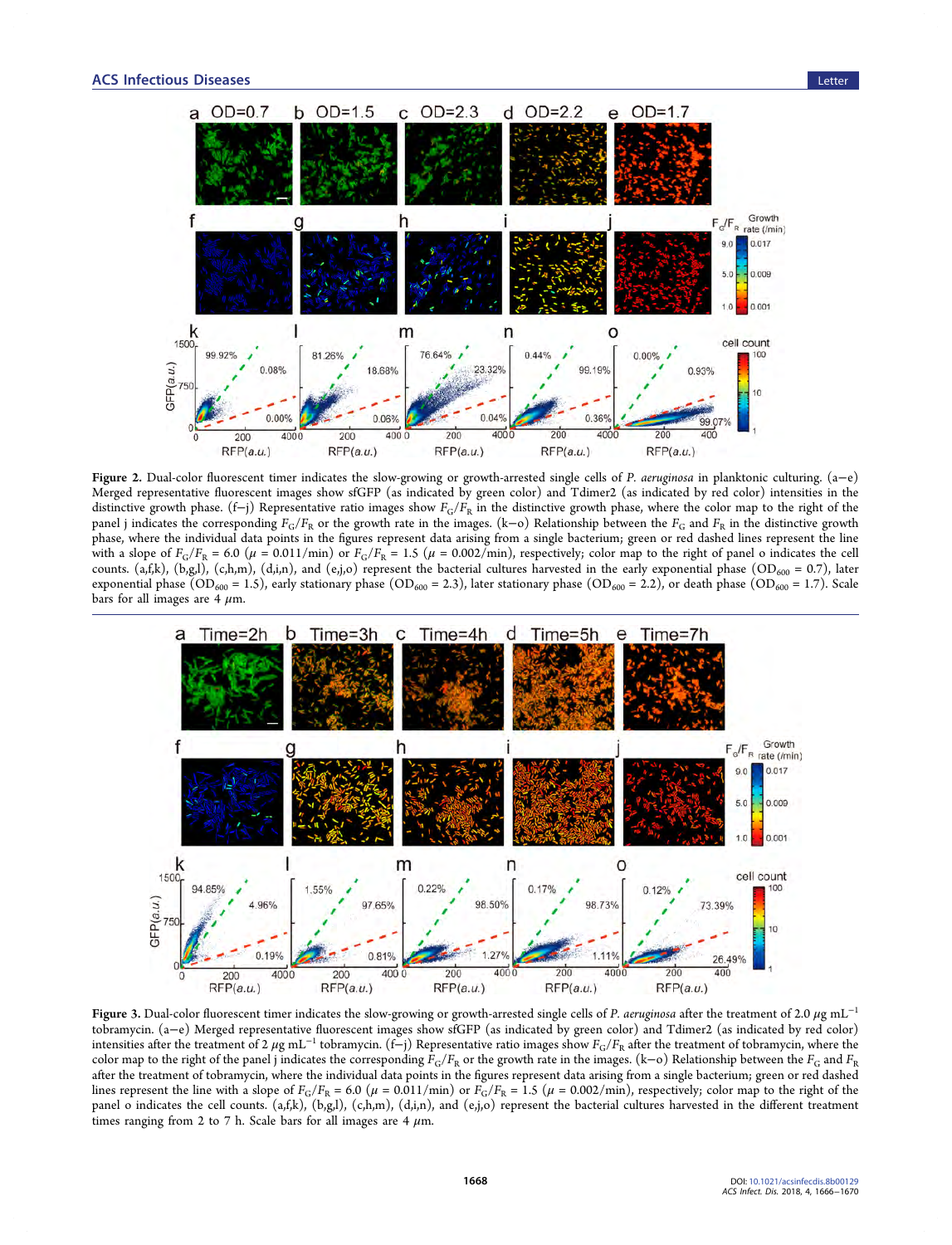<span id="page-3-0"></span>stationary phase; (4) 0.93% of slow-growing cells consistently existed in the death phase [\(Figure 2](#page-2-0)e,j,o), and even the bacterial density declines at the population level. These results indicate that the bacterial cultures collected after the later exponential phase were actually composed of physiologically and phenotypically different cells, which implies that these physiologically and phenotypically different bacteria would respond differently to environmental cues, such as antibiotics treatments.

Next, we used low-dose tobramycin (2.0  $\mu \text{g} {\cdot} \text{m} \text{L}^{-1})$  to treat bacterial cultures collected in the exponential phase. Notably, 2.0  $\mu$ g·mL<sup>-1</sup> is the minimal inhibition concentration (MIC) of tobramycin for P. aeruginosa. We measured the  $F_{\rm G}/F_{\rm R}$  at different treatment times. We observed that (1) 4.96% slowgrowing or 0.19% growth-arrested cells first appeared in the population after 2 h of treatment with tobramycin [\(Figure](#page-2-0) [3](#page-2-0)a,f,k); (2) 3−6 h of treatment with tobramycin led to the majority of P. aeruginosa cells (97.65−98.73%) remaining in a slow-growing state [\(Figure 3](#page-2-0)b−d,g−i,l−n) while 0.17−1.55% of cells remained in the fast-growing state; (3) 0.12% or 73.39% of cells remained in the fast- or slow-growing state, respectively, even after 8 h of treatment ([Figure 3e](#page-2-0),j,o). These results indicate that the majority of P. aeruginosa cells remained metabolically active after 8 h of exposure to 2.00  $\mu$ g·mL<sup>-1</sup> tobramycin, even though this condition can sufficiently inhibit the growth of P. aeruginosa at a population level.

In summary, we demonstrated that the application of a tandem fluorescent protein timer for analysis of bacterial growth rate does not require time-course measurements; it only needs snapshot fluorescence imaging, and further, the fluorescent timer can identify slow-growing and growtharrested bacterial pathogens in a mixed population. Our results indicate that the ratio  $F_G/F_R$ , from the timer, is linearly related to the growth rate of cells in broad ranges. Such a linear relationship potentially enables the quantification of the growth of single cells in different scenarios, such as during the formation of biofilms. Furthermore, our calculation indicates the relation between the linear range and the growth rate depends on the maturation rate of a slower-maturing fluorescent protein, which enables the construction of a specific timer suitable for monitoring the growth of distinctive microbes on vastly different time scales with the use of a different red fluorescent protein that possesses a distinctive maturation rate. Specifically, the timer with the slower maturation rate of red fluorescent protein has a broader spectrum of time scales. $^{24}$  [Established strategies for](#page-4-0) fluorescent protein evolution<sup>25</sup> [can be used to broaden the spectrum of](#page-4-0) accessible time scales. For example, using lanRFP- $\Delta$ S83 ( $\tau_1$  = 0.0014  $\text{min}^{-1}$ )<sup>26</sup> [to replace the Tdimer2 in the timer enables](#page-4-0) the identification of the dormant cells that may possess a much slower growth rate.

Compared with previously used fluorescent reporters that can also identify slow-growing and growth-arrested cells, the major advantages of this fluorescent timer are that (1) the output from the fluorescent timer is directly correlated to the growth rate of cells and (2) the inducer is not used to treat cells. Moreover, the fluorescent timer is fully compatible with the high-throughput techniques used to isolate cells, such as microfluidics or flow cytometry. These conveniences potentially enable the broad application of our fluorescent timer in persister-related studies.

### ■ ASSOCIATED CONTENT

#### **6** Supporting Information

The Supporting Information is available free of charge on the [ACS Publications website](http://pubs.acs.org) at DOI: [10.1021/acsinfec](http://pubs.acs.org/doi/abs/10.1021/acsinfecdis.8b00129)[dis.8b00129.](http://pubs.acs.org/doi/abs/10.1021/acsinfecdis.8b00129)

> Supplementary Experimental Section; Figure S1, schematic representation of the tandem fluorescent timer; Figure S2, turnover of fluorescent proteins in P. aeruginosa cells; Figure S3, growth curves of P. aeruginosa in the presence of different amounts of ferric; Figure S4, linear relationship between average bacterial growth rate and average  $\langle F_G/F_R \rangle$  in *P. putida*; Figure S5, growth curve of P. aeruginosa in the presence of 1  $\mu$ M FeCl<sub>3</sub> in the medium ([PDF\)](http://pubs.acs.org/doi/suppl/10.1021/acsinfecdis.8b00129/suppl_file/id8b00129_si_001.pdf)

#### ■ AUTHOR INFORMATION

#### Corresponding Authors

\*E-mail: [fjinustc@ustc.edu.cn](mailto:fjinustc@ustc.edu.cn). Tel.: +86-551-63606925. Fax: +86-551-63606743.

\*E-mail: [yssamber@mail.ustc.edu.cn](mailto:yssamber@mail.ustc.edu.cn). Tel.: +86-551-63606925. Fax: +86-551-63606743.

#### ORCID<sup>®</sup>

Zhenyu Jin: [0000-0003-2733-867X](http://orcid.org/0000-0003-2733-867X) Fan Jin: [0000-0003-2313-0388](http://orcid.org/0000-0003-2313-0388)

#### Author Contributions

∥ A.X. and J.H. contributed equally to this work. F.J. conceived the project. Z.J. and A.X. performed the experiments. J.H. and L.N. prepared the fluorescent timer. Z.J., A.X., and S.Y. contributed jointly to data interpretation and manuscript preparation. F.J. and S.Y. wrote the manuscript. All authors have given approval to the final version of the manuscript.

#### **Notes**

The authors declare no competing financial interest.

#### ■ ACKNOWLEDGMENTS

The National Natural Science Foundation of China (21474098, 21274141, 21522406, and 31700087) and the Fundamental Research Funds for the Central Universities (WK2340000066, WK2030020023, WK3450000003) supported this work.

#### ■ REFERENCES

(1) Fisher, R. A., Gollan, B., and Helaine, S. (2017) Persistent bacterial infections and persister cells. Nat. Rev. Microbiol. 15 (8), 453−464.

(2) Lewis, K. (2007) Persister cells, dormancy and infectious disease. Nat. Rev. Microbiol. 5 (1), 48−56.

(3) Keren, I., Kaldalu, N., Spoering, A., Wang, Y., and Lewis, K. (2004) Persister cells and tolerance to antimicrobials. FEMS Microbiol. Lett. 230 (1), 13−18.

(4) Helaine, S., Cheverton, A. M., Watson, K. G., Faure, L. M., Matthews, S. A., and Holden, D. W. (2014) Internalization of Salmonella by macrophages induces formation of nonreplicating persisters. Science 343 (6167), 204−208.

(5) Lewis, K. (2008) Multidrug tolerance of biofilms and persister cells. Curr. Top. Microbiol. Immunol. 322, 107−131.

(6) Lewis, K. (2010) Persister cells. Annu. Rev. Microbiol. 64, 357− 372.

(7) Shah, D., Zhang, Z., Khodursky, A., Kaldalu, N., Kurg, K., and Lewis, K. (2006) Persisters: a distinct physiological state of E. coli. BMC Microbiol. 6, 53.